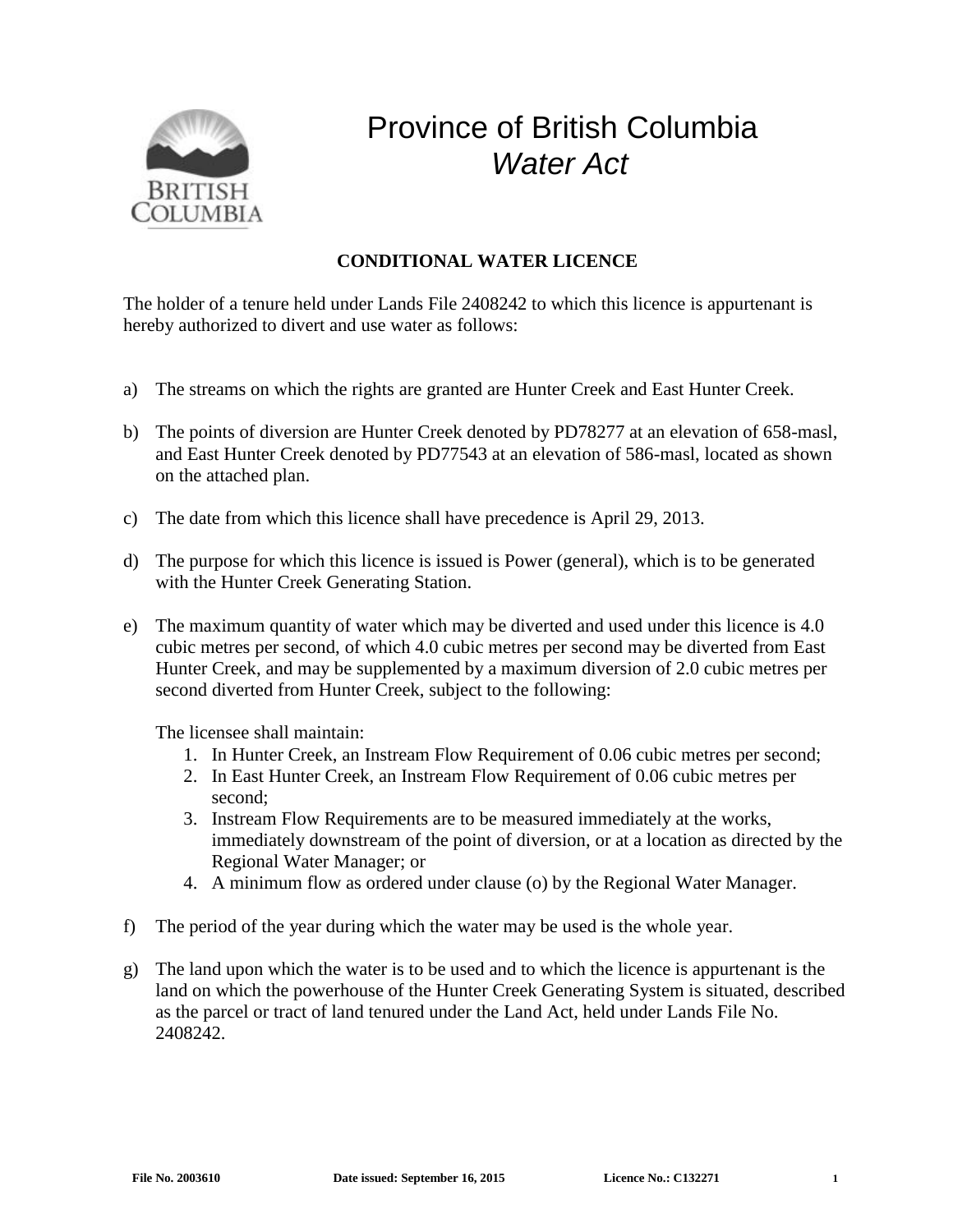- h) The works authorized for the Hunter Creek Generating System are:
	- 1. An intake (dam) for the Hunter Creek diversion;
	- 2. An intake (dam) for the East Hunter Creek diversion;
	- 3. Main penstock;
	- 4. Supplemental penstock pipe;
	- 5. Access roads;
	- 6. A powerhouse, tailrace and switch yard; and
	- 7. A 25 kV transmission line from the powerhouse to the point of interconnection which shall be located approximately as shown on the attached plans.
- i) The construction of the said works shall be completed and the water shall be beneficially used prior to September 16, 2018. Thereafter, the licensee shall continue to make regular beneficial use of the water in the manner authorized herein.
- j) Before commencing construction of the works authorized under clause (h) of this licence, the licensee must to the satisfaction of the Engineer under the Water Act (the "Engineer") or the Regional Water Manager:
	- 1. Retain a Professional Engineer registered in the Province of British Columbia (the "Independent Engineer") who will provide services to the Engineer for the regulation of construction of the works;
	- 2. Retain a person with professional qualifications (the "Environmental Monitor") who will monitor environmental impacts during the construction of works;
	- 3. Submit the following:
		- a. Plans that show the general arrangement of the works;
		- b. Criteria for the design of the works;
		- c. Criteria for the operation of the works;
		- d. A schedule for the construction of the works;
		- e. A Construction Environmental Management Plan (CEMP) for the management and mitigation of construction impacts;
		- f. Terms of Reference for an Hydraulic Connectivity Study; and
		- g. Terms of Reference for a Ramping Study.
	- 4. Obtain Leave to Commence Construction (LTCC) in writing from the Regional Water Manager.
- k) Before undertaking construction of any component of works for which the Leave to Commence Construction (LTCC) is issued under (j)(4), the licensee must:
	- 1. Ensure that the design drawings for the works to be constructed are signed and sealed by a Professional Engineer registered in the Province of British Columbia (the "Design Engineer");
	- 2. Ensure that a Professional Engineer registered in the Province of British Columbia (the "Construction Engineer") supervises the construction of the works; and
	- 3. Obtain a letter from the Independent Engineer that the actual construction of that component of work may proceed.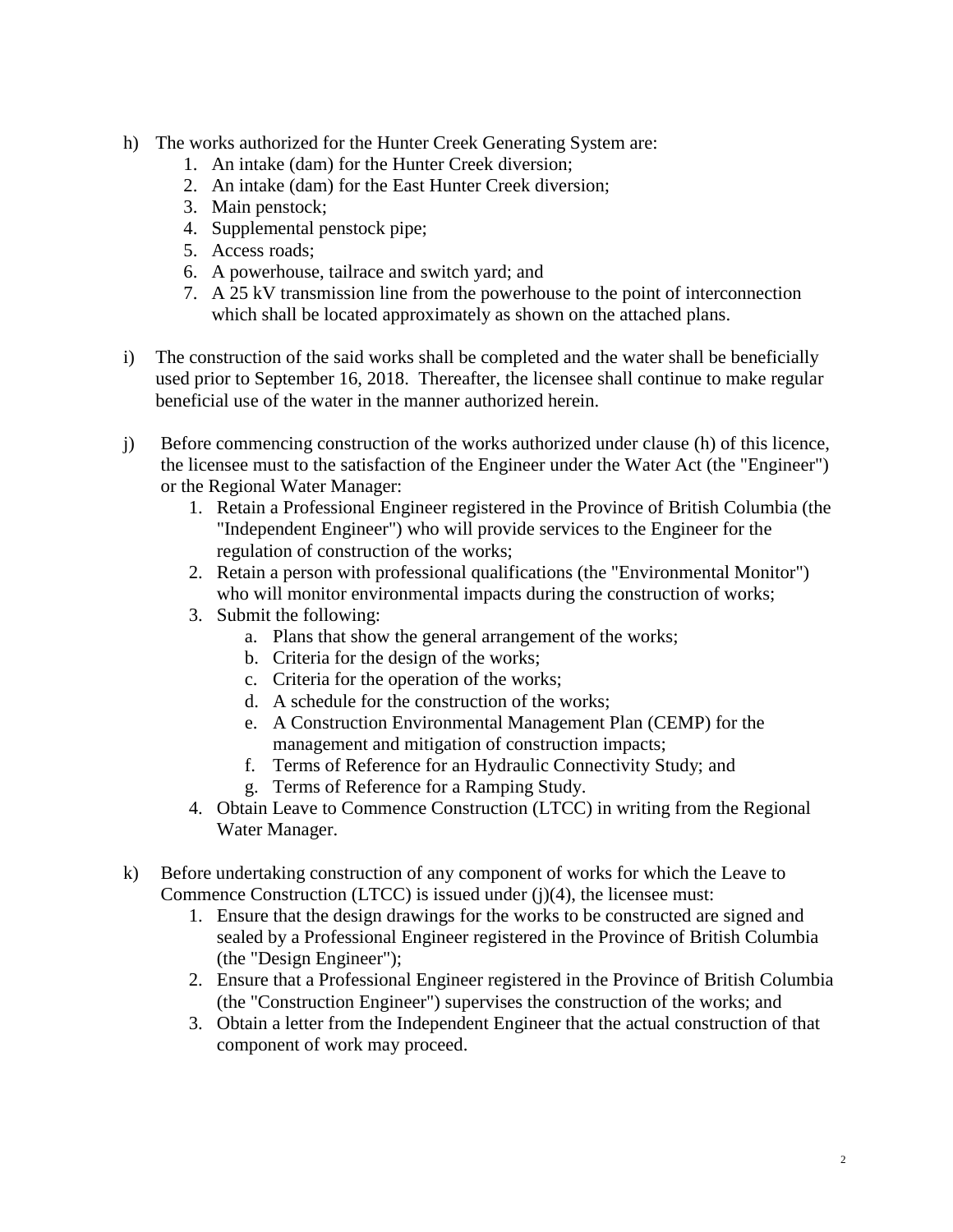- l) Before commencing the diversion and use of water for commissioning of the works authorized under clause (h) of this licence, the licensee must:
	- 1. Submit an interim functional Operating Parameters and Procedures Report (OPPR) for acceptance by the Regional Water Manager for the operation of the works;
	- 2. Submit an Hydraulic Connectivity Study for acceptance by the Regional Water Manager;
	- 3. Submit a Ramping Study for acceptance by the Regional Water Manager;
	- 4. Submit an Operational Environmental Monitoring plan (OEMP) for acceptance by the Regional Water Manager; and
	- 5. Obtain Leave to Commence Diversion (LTCD) and the use of water, in writing, from the Regional Water Manager.
- m) The licensee must:
	- 1. Design and submit an Operational Environmental Monitoring Plan (OEMP) suitable to determine the nature of any impacts on fish habitat and wildlife, which includes pre-diversion data that allows for statistically supportable quantification of impact to baseline conditions over time to the satisfaction of the Regional Water Manager;
	- 2. Implement the OEMP program including the pre-diversion period and prepare a baseline monitoring report which shall be submitted to the Regional Water Manager within six months of the diversion of water;
	- 3. Continue the OEMP program for five (5) years following the commencement of operation of the works or to the satisfaction of the Regional Water Manager;
	- 4. Submit annual reports summarizing the results of the monitoring program to the Regional Water Manager, within 30 working days of the date of precedence (April 29) specified in clause (c); and,
	- 5. At the completion of the monitoring program, prepare a report that identifies the nature of any impacts on fish habitat and wildlife and implement the appropriate mitigation and/or compensation to the satisfaction of the Regional Water Manager.
- n) Before commencing operations of the works authorized under clause (h) for power production, the licensee must:
	- 1. Submit an Operating Parameters and Procedures Report (OPPR) for acceptance by the Regional Water Manager for the operation of the works;
	- 2. Submit the results of the Hydraulic Connectivity Study;
	- 3. Submit the results of the Ramping Study; and
	- 4. Obtain Leave to Commence Operations (LTCO) of the Hunter Creek Generating System, in writing, from the Regional Water Manager.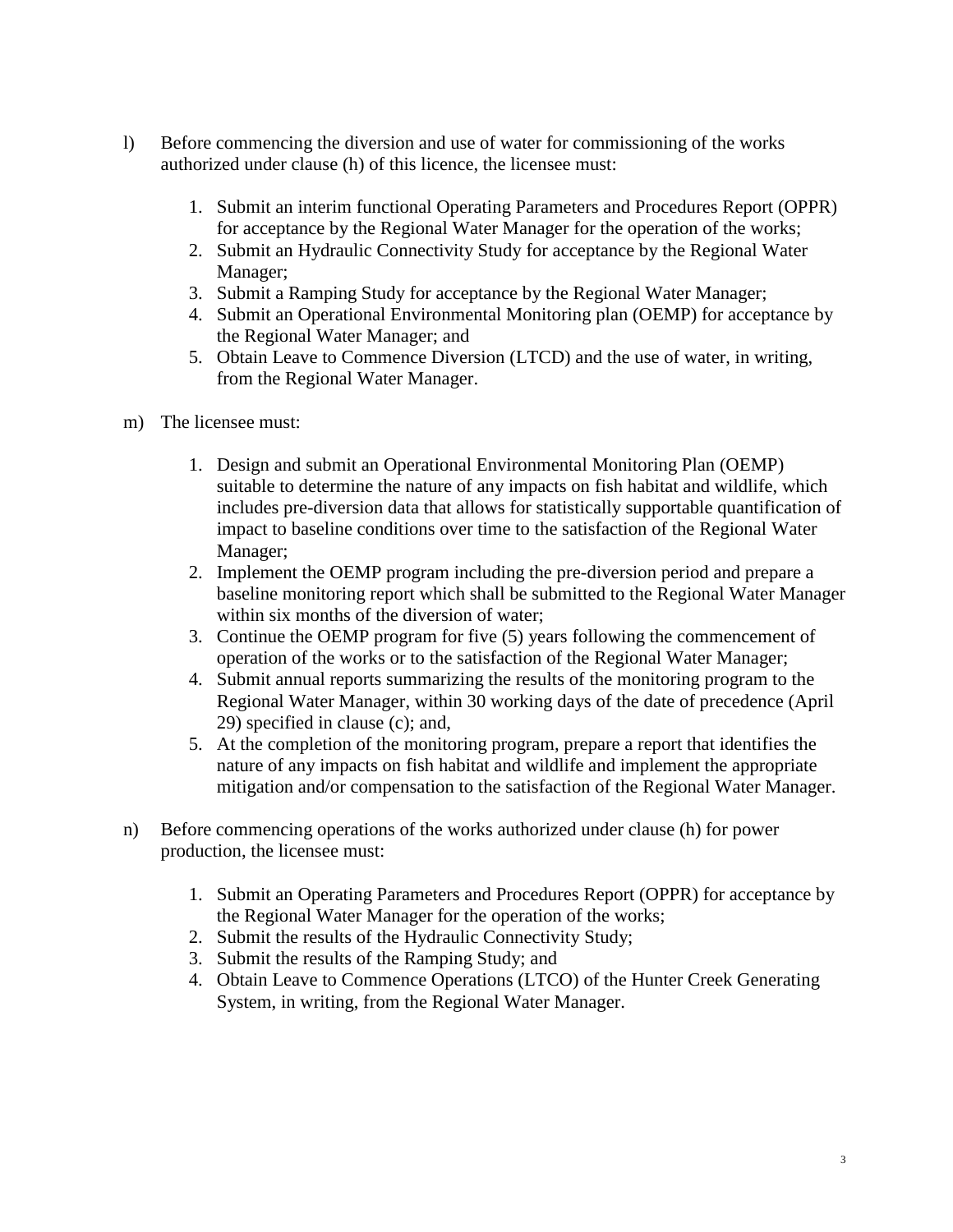- o) The licensee must operate the works in accordance with the procedures ordered by the Regional Water Manager, including any amendment for the regulation of the diversion, rate of diversion and use of water as may be required for the preservation of aquatic habitat, fish, wildlife and navigation.
- p) The intakes (dams) authorized under clause (h) are subject to the Dam Safety Regulations and shall be designed, constructed and maintained to the satisfaction of a Dam Safety Officer under the Water Act and in accordance with the Canadian Dam Association Guidelines.
- q) For the intake (dams) authorized under clause (h), final construction drawings, the Operation, Maintenance and Surveillance (OMS) Manual, and the Emergency Preparedness Plan (EPP) must be submitted to the Dam Safety Officer during the first year of operation.
- r) Based on the results of the Hydraulic Connectivity Study, the Regional Water Manager may require the licensee to:
	- 1. Develop and execute a monitoring plan, in addition to those specified in the OEMP, specifically to evaluate the potential influence of connectivity changes on aquatic values; and
	- 2. Implement pulse flows to manage the ecological values on the streams.
- s) The licensee must submit a Compensation Plan to compensate for the project impacts to the satisfaction of the Regional Water Manager:
	- 1. The Regional Water Manager may require the Compensation Plan to be approved or finalized, prior to the Leave to Commence Construction (LTCC) being issued;
	- 2. The Regional Water Manager may require the Compensation Works to be approved or constructed, prior to the Leave to Commence Diversion (LTCD) being issued.
	- 3. The Regional Water Manager may require the Compensation Works to be approved or constructed, prior to the Leave to Commence Operations (LTCO) being issued.
- t) The drawings of record that show the works as they were constructed, must be stored and archived, and shall be provided for review when directed by the Regional Water Manager.
- u) The term of this licence is 40 years from the date of issuance of this licence.